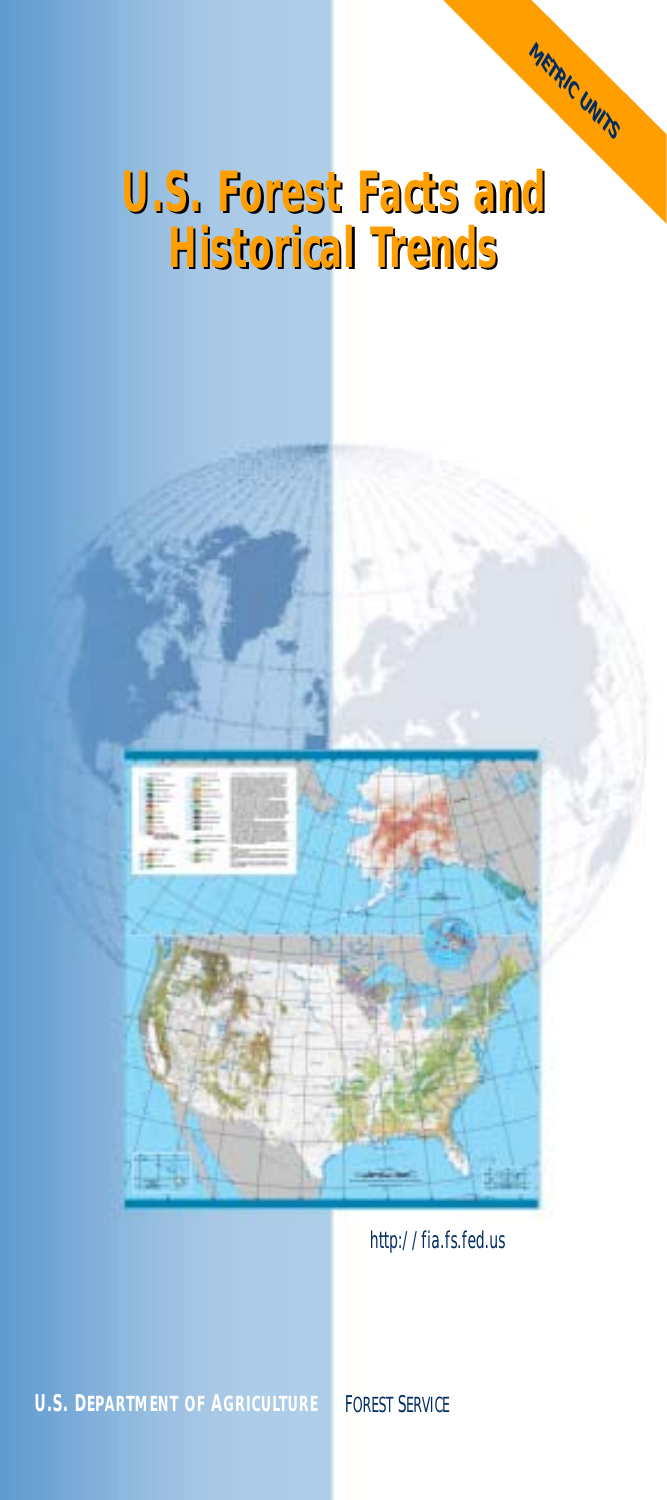#### **Note on Terminology**

There are some general differences in terminology that are important to note before using the information in this report for international comparative purposes.

| U.S. Term                                                                                                                                                                          | <b>International Term</b>                                                                               | Comparison                                                                                                                                                                                                                                                                                                                                                                                                                                                                                   |
|------------------------------------------------------------------------------------------------------------------------------------------------------------------------------------|---------------------------------------------------------------------------------------------------------|----------------------------------------------------------------------------------------------------------------------------------------------------------------------------------------------------------------------------------------------------------------------------------------------------------------------------------------------------------------------------------------------------------------------------------------------------------------------------------------------|
| $Forest =$<br>Timber land<br>+ reserved<br>forest<br>+ other forest                                                                                                                | $Forest =$<br>Available forest<br>+ unavailable forest<br>(reserved)                                    | U.S. data includes<br>international other wooded<br>land as part of this category.<br>(see Other forest land below)                                                                                                                                                                                                                                                                                                                                                                          |
| Timber land                                                                                                                                                                        | Available forest land                                                                                   | Same                                                                                                                                                                                                                                                                                                                                                                                                                                                                                         |
| Reserved<br>forest                                                                                                                                                                 | Unavailable forest<br>land (reserved)                                                                   | Same                                                                                                                                                                                                                                                                                                                                                                                                                                                                                         |
| Other forest<br>land                                                                                                                                                               | Other wooded land                                                                                       | U.S. data includes this<br>category as a subdivision of<br>forest land on the basis of<br>productivity of less than<br>1.4 m <sup>3</sup> /ha/yr (20cf/ac/yr).                                                                                                                                                                                                                                                                                                                               |
| Growing stock =<br>Volume of all<br>sound trees of<br>good form larger<br>than $12.7 \text{ cm}$<br>dbh from $0.3 \text{ m}$<br>stump to top at<br>10 cm diameter<br>outside bark. | Growing stock =<br>Volume of all sound<br>live trees from 0.3 m<br>stump to tip of the<br>central stem. | U.S. data includes:<br>1) Volume in live sound<br>trees of good form larger<br>than $12.7 \text{ cm}$ (5 in) dbh to<br>a 10-cm (4-in) top<br>diameter outside bark.<br>U.S. data does not include:<br>1) Volume of live sound<br>trees of poor form (these<br>cull trees account for<br>about 6% of the current<br>total live tree volume.)<br>2) Volume above 10-cm (4-in)<br>bole top to stem tip for all<br>live trees, or volume of live<br>trees less than 12.7 cm<br>$(5 \infty)$ dbh. |

The data presented in this brochure have been derived through a "soft" conversion of the information presented in the English unit version of the brochure (USDA, FS-696). This method converts each table cell separately and provides the most consistent comparsion between the English and metric versions of reports. The reader is cautioned that although this method allows the value of a given table cell to round to zero, the actual value of that cell is still accounted for in the row and column totals.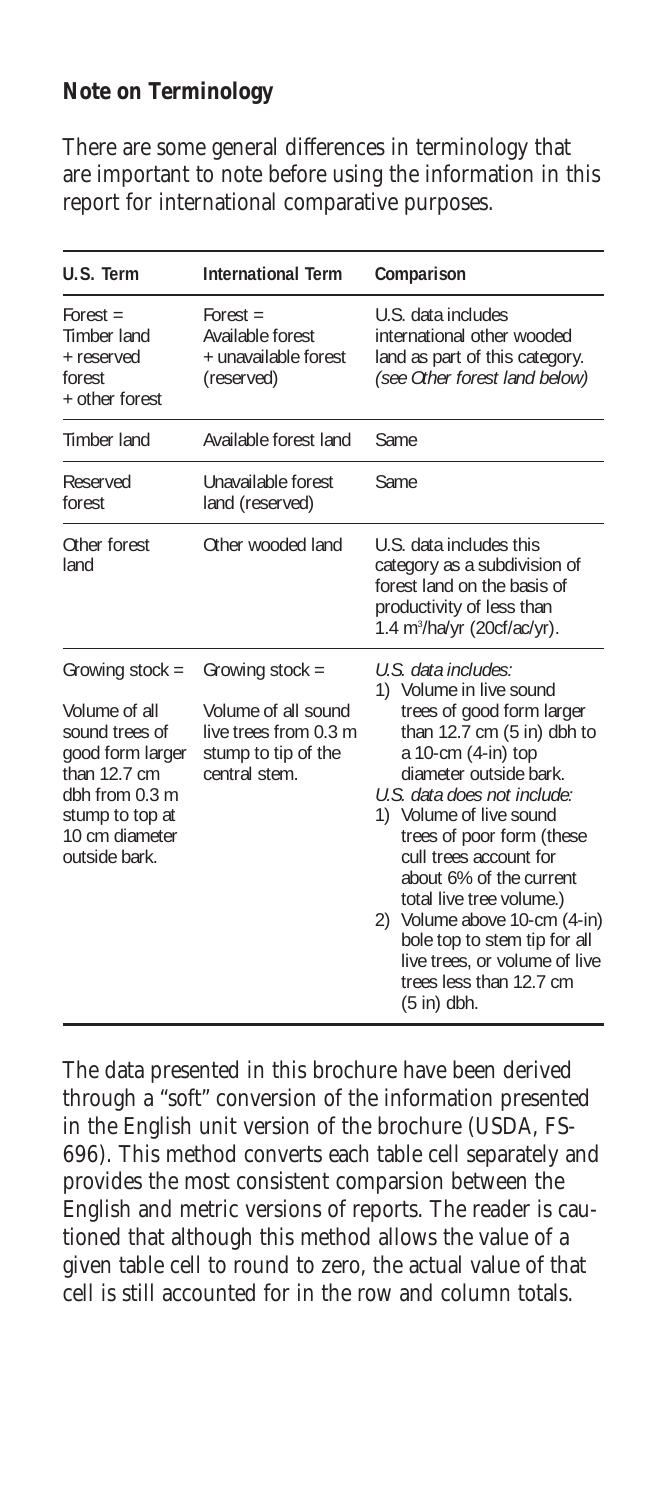### **Introduction**

The 2000 Renewable Resources Planning Act Assessment (2000 RPA Assessment) is the fourth assessment prepared in response to the mandate in the Forest and Rangeland Renewable Resources Planning Act of 1974, P.L. 93-378, 88 Stat. 475, as amended (RPA). The 2000 RPA Assessment consists of a summary report and supporting documents (available at

http://www.fs.fed.us/pl/rpa/list.htm). Renewable resources in this assessment include outdoor recreation, fish and wildlife, wilderness, timber, water, range, and minerals. In addition, and for the first time, there is an assessment of the urban forest resource. Data presented in this brochure highlight the findings of the 2000 RPA Assessment regarding forest resource statistics: reserved forest land, timber land, forest landownership, forest composition, mortality, growth and removals, tree planting, products made from timber, and urban influences on forest land area. Regional data are reported geographically as North, South, and West.

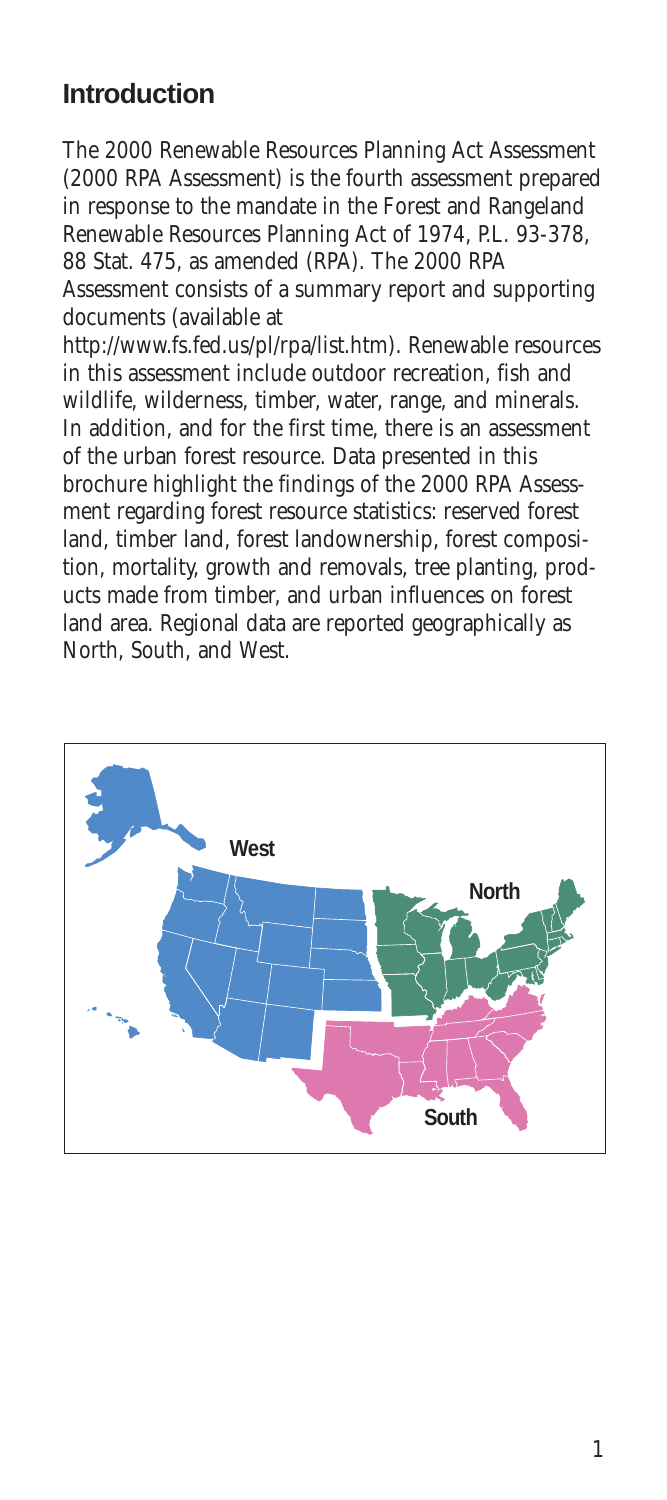

### **Forest Inventory**

Various attributes of the forest resource are inventoried by the U.S. Department of Agriculture Forest Service (USDA Forest Service) Forest Inventory and Analysis (FIA) Program and reported in the RPA Assessment and various supporting documents. To provide timely, scientifically reliable estimates of the status, condition, and trends of the Nation's forests, the FIA has conducted field inventories for more than 70 years using state-of-the-art technology. These inventories have provided critical information in the development and implementation of policies and practices that support sustainable forestry in the United States. Seven national reports based on FIA data have been produced since 1953.

Extensive field measurement from FIA inventories include over:

- 4.5 million remote sensing plots interpreted for land use
- 125,000 permanent field plots systematically located across all forest lands in the United States
- 100 characteristics measured at each plot location
- 1.5 million trees measured to evaluate volume, condition, and vigor

Additional information about FIA may be found at http://fia.fs.fed.us.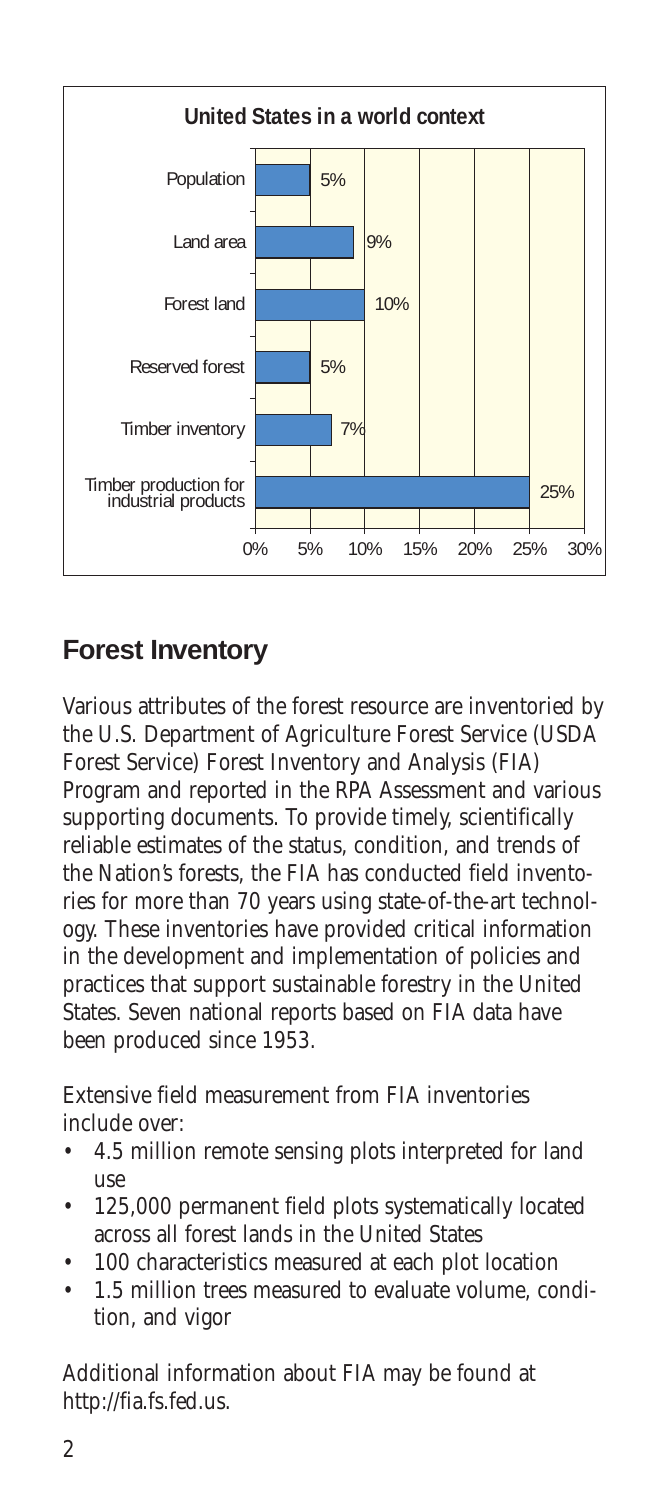## **Land and Forest Area**

It is estimated that—at the beginning of European settlement—in 1630 the area of forest land that would become the United States was 423 million hectares or about 46 percent of the total land area. By 1907, the area of forest land had declined to an estimated 307 million hectares or 34 percent of the total land area. Forest area has been relatively stable since 1907. In 1997, 302 million hectares or 33 percent of the total land area of the United States was in forest land. Today's forest land area amounts to about 70 percent of the area that was forested in 1630. Since 1630, about 120 million hectares of forest land have been converted to other uses—mainly agricultural. More than 75 percent of the net conversion to other uses occurred in the 19th century.

Stability, however, does not mean that there has been no change in forest land area. There have been shifts from agriculture to forests and vice versa. Some forest land has been converted to more intensive uses, such as urban uses. Even on areas where forest land has remained stable, there have been changes as forests respond to human manipulation, aging, and other natural processes. The effects of these changes are reflected in the information presented in this brochure.

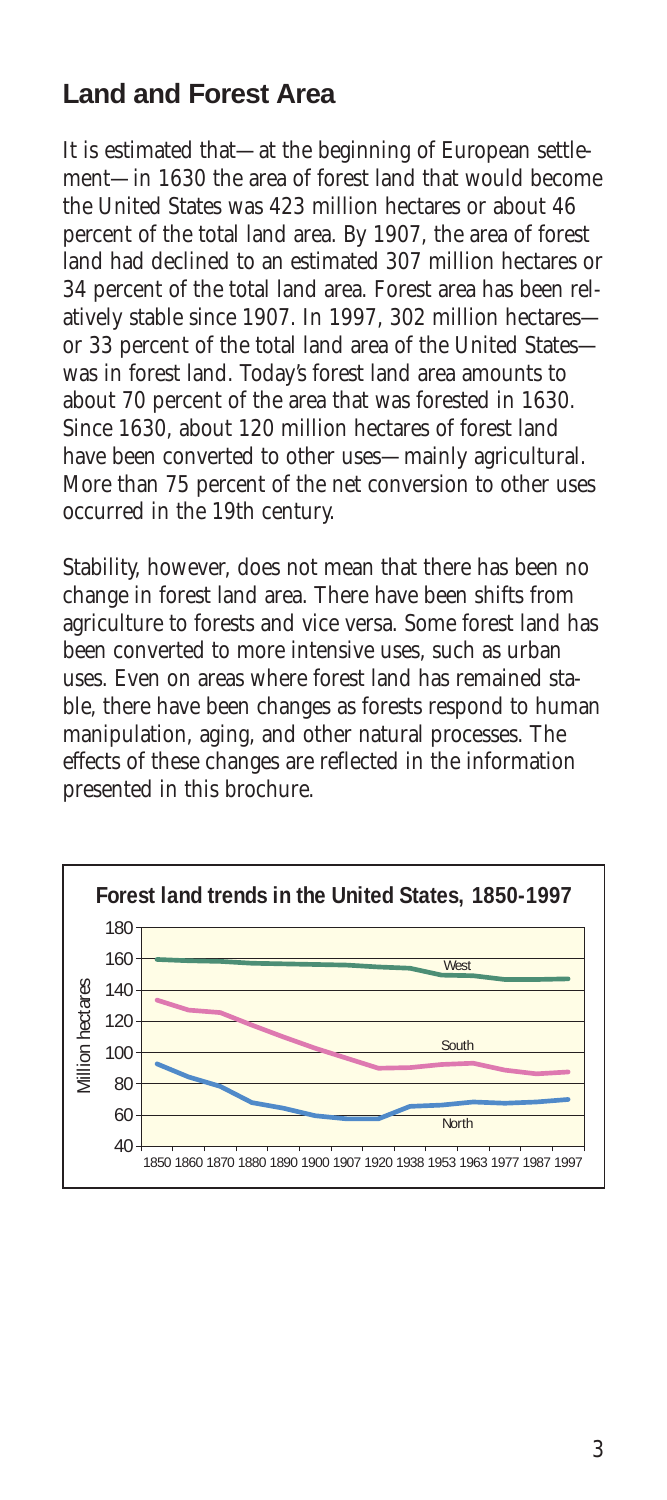| Land and forest area trends in the United States <sup>1</sup> |      |      |                         |       |      |
|---------------------------------------------------------------|------|------|-------------------------|-------|------|
|                                                               |      |      | Region                  |       |      |
| Category                                                      | Year | U.S. | North                   | South | West |
|                                                               |      |      | <b>Million hectares</b> |       |      |
| Land                                                          | 1997 | 916  | 167                     | 216   | 532  |
| Of which:                                                     |      |      |                         |       |      |
| <b>Forest</b>                                                 | 1997 | 302  | 69                      | 87    | 147  |
|                                                               | 1987 | 299  | 67                      | 85    | 147  |
|                                                               | 1977 | 301  | 66                      | 88    | 147  |
|                                                               | 1963 | 308  | 67                      | 92    | 149  |
|                                                               | 1953 | 306  | 65                      | 91    | 149  |
|                                                               | 1938 | 307  | 64                      | 90    | 154  |
|                                                               | 1907 | 307  | 56                      | 95    | 156  |
|                                                               | 1630 | 423  | 120                     | 143   | 159  |
| Of which:                                                     |      |      |                         |       |      |
| <b>Timber land</b>                                            | 1997 | 204  | 65                      | 81    | 58   |
|                                                               | 1987 | 197  | 62                      | 80    | 54   |
|                                                               | 1977 | 199  | 62                      | 81    | 56   |
|                                                               | 1963 | 208  | 63                      | 84    | 61   |
|                                                               | 1953 | 206  | 62                      | 83    | 61   |
| <b>Reserved</b>                                               | 1997 | 21   | 3                       | 2     | 16   |
| forest                                                        | 1987 | 19   | 3                       | 1     | 15   |
|                                                               | 1977 | 14   | $\overline{2}$          | 1     | 11   |
|                                                               | 1963 | 11   | $\overline{2}$          | 1     | 9    |
|                                                               | 1953 | 11   | $\mathbf{1}$            | 1     | 8    |
| Other                                                         | 1997 | 77   | 1                       | 4     | 72   |
| forest                                                        | 1987 | 83   | 1                       | 4     | 77   |
|                                                               | 1977 | 87   | 2                       | 6     | 79   |
|                                                               | 1963 | 89   | 2                       | 7     | 79   |
|                                                               | 1953 | 90   | 1                       | 8     | 80   |

### **Reserved Forest Land**

Reserved forest land has doubled since 1953 and now stands at 7 percent of all forest land in the United States. This reserved forest area includes State and Federal parks and wilderness areas but does not include conservation easements, areas protected by nongovernmental organizations, and most urban and community parks and reserves. Significant additions to Federal forest reserves occurred after the passage of the Wilderness Act in 1964.

<sup>&</sup>lt;sup>1</sup>In addition to the land area of the United States at that time, estimates for 1938 include forest area in the regions that would become the States of Alaska and Hawaii. Estimates for 1907 also include forest area in the regions that would become the States of Alaska, Arizona, Hawaii, and New Mexico. Estimates for 1630 represent the forest area in North America for regions that would become the 50 States within the current United States. Source for 1938: U.S. Congress (1941). Source for 1907 and 1630: R.S. Kellogg (1909).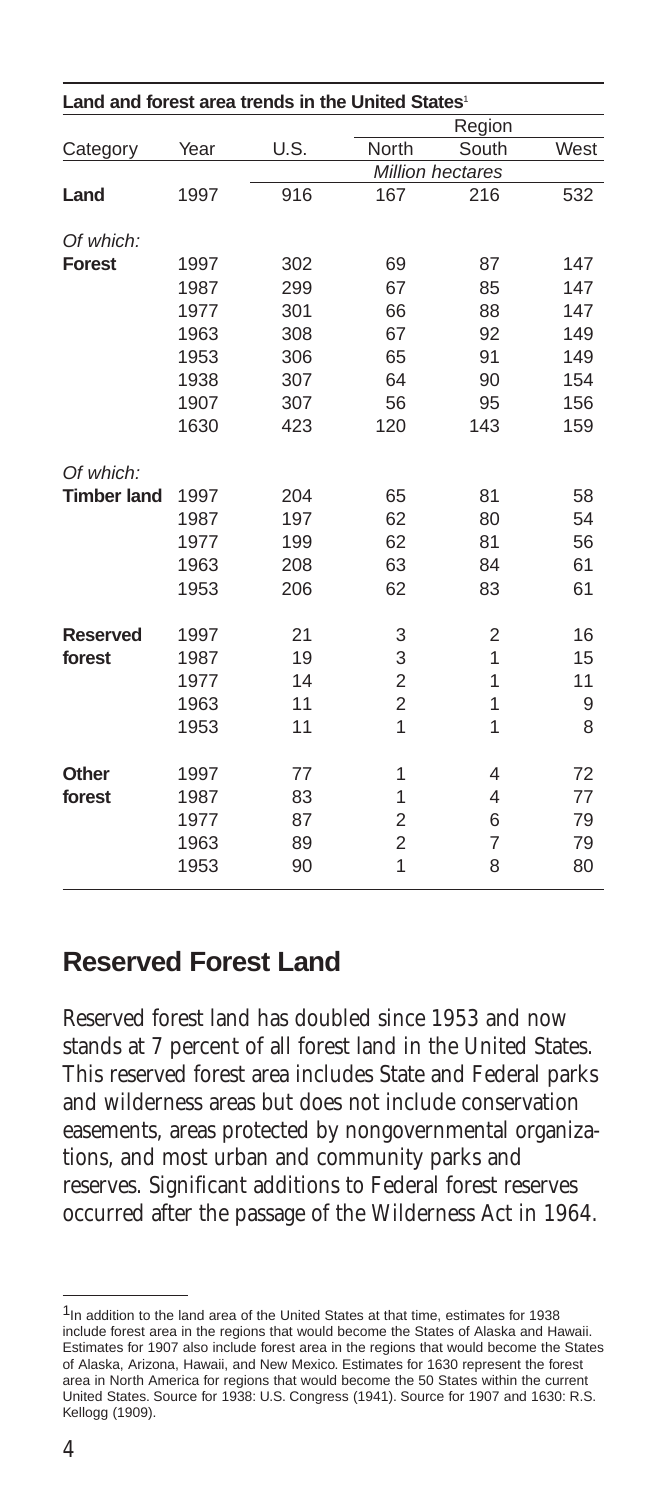While forest reserves are common in most western forest types, comprising 11 percent of their total forest area, only 3 percent of eastern forests are in reserves such as parks and wilderness.



## **Timber Land and Other Forest Land**

Timber land is fairly evenly distributed among the three major regions of the United States. Other forest land, such as slow-growing forests of spruce in interior Alaska and pinyon-juniper in the interior West, dominate many western landscapes and comprise more than one-fourth of all U.S. forest land.

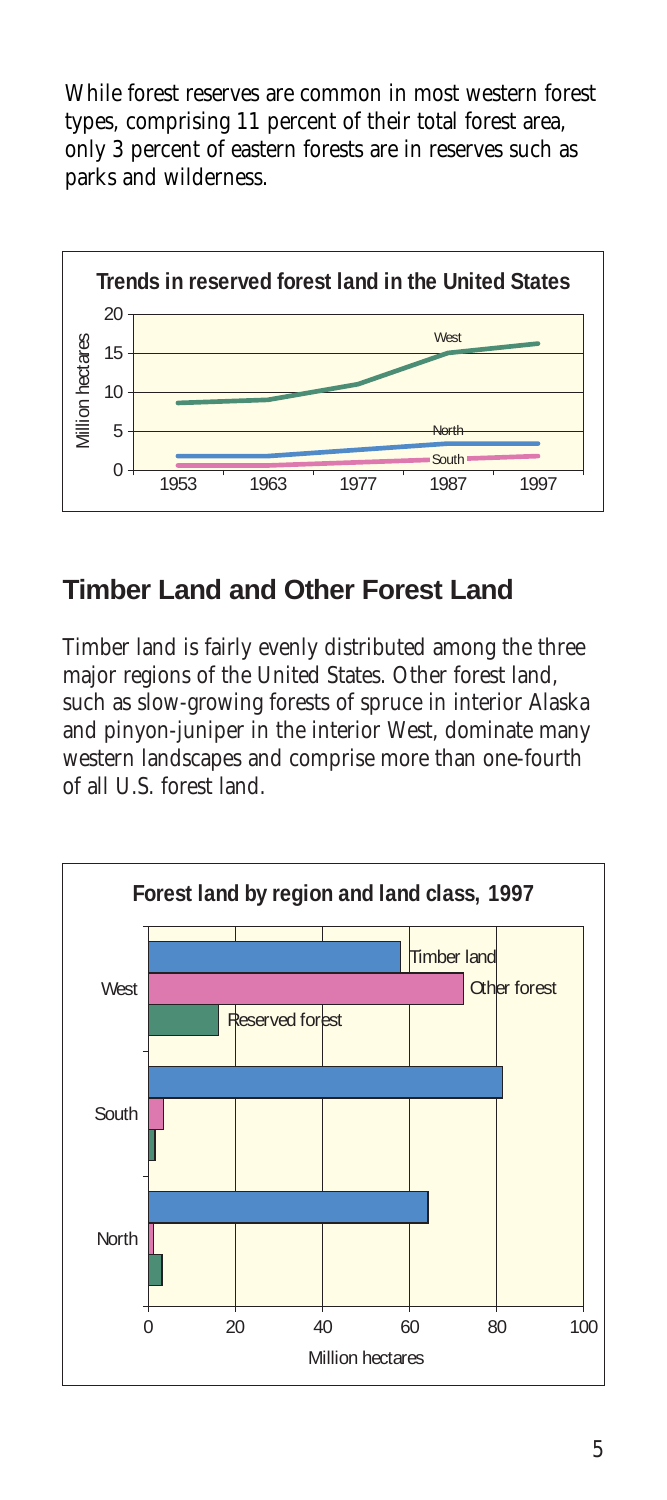| Ownership of forest land by region and land class, 1997 |          |       |                          |      |  |
|---------------------------------------------------------|----------|-------|--------------------------|------|--|
| Owner class/                                            |          |       | Region                   |      |  |
| land class                                              | U.S.     | North | South                    | West |  |
|                                                         |          |       | <b>Million hectares</b>  |      |  |
| <b>National forest</b>                                  | 59       | 5     | 5                        | 50   |  |
| <b>Timber land</b>                                      | 39       | 4     | 4                        | 31   |  |
| Reserved forest                                         | 11       | 1     | Ω                        | 10   |  |
| Other forest                                            | 9        | Ω     | Ω                        | 9    |  |
| Other public                                            | 69       | 12    | 5                        | 51   |  |
| <b>Timber land</b>                                      | 20       | 9     | 4                        | 7    |  |
| Reserved forest                                         | 9        | 3     | 1                        | 6    |  |
| Other forest                                            | 39       | 0     | 0                        | 38   |  |
| <b>Forest industry</b>                                  | 27       | 6     | 15                       | 6    |  |
| Timber land                                             | 27       | 6     | 15                       | 6    |  |
| Reserved forest                                         | $\Omega$ | Ω     | 0                        |      |  |
| Other forest                                            | $\Omega$ | 0     | Ω                        | 0    |  |
| Other private                                           | 147      | 46    | 61                       | 39   |  |
| <b>Timber land</b>                                      | 118      | 45    | 58                       | 14   |  |
| Reserved forest                                         | $\Omega$ | 0     | 0                        | Ω    |  |
| Other forest                                            | 29       | 1     | 3                        | 25   |  |
| All owners                                              | 302      | 69    | 87                       | 147  |  |
| <b>Timber land</b>                                      | 204      | 65    | 81                       | 58   |  |
| Reserved forest                                         | 21       | 3     | 2                        | 16   |  |
| Other forest                                            | 77       | 1     | $\overline{\mathcal{A}}$ | 73   |  |

### **Ownership of Forest Land**

#### **East vs. West**

The ownership of forest land in the United States varies from East to West. While private forest land predominates in the East, public ownership is predominant in the West.

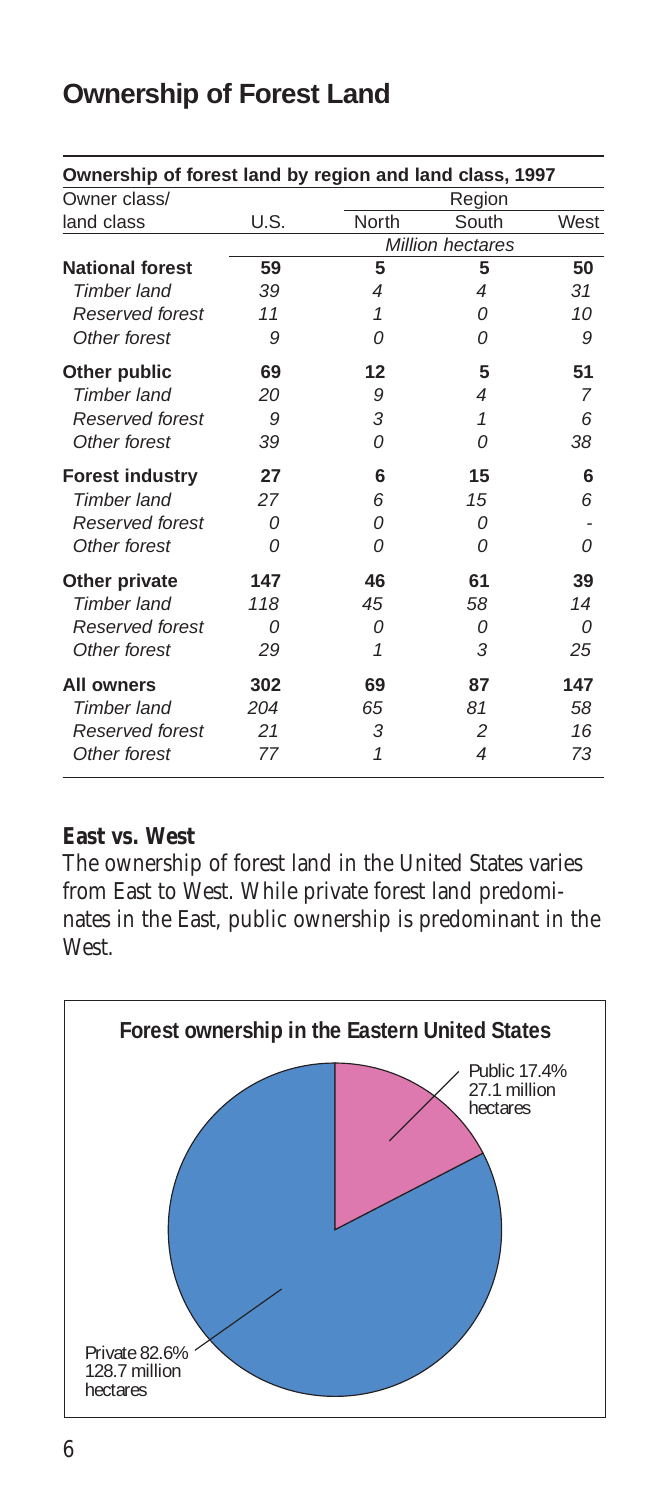

#### **Public vs. Private Management Activity**

As timber production shifts from public to private land, there is an increasing need to have information on the management objectives of the private forest landowners. This information is critical to policies promoting sustainable forestry in the United States. Recent studies have shown that only 5 percent of the private forest landowners in the United States have a written management plan. However, these plans cover 39 percent of the private forest area in the United States. Private forests provided 89 percent of the Nation's timber harvest in 1996.

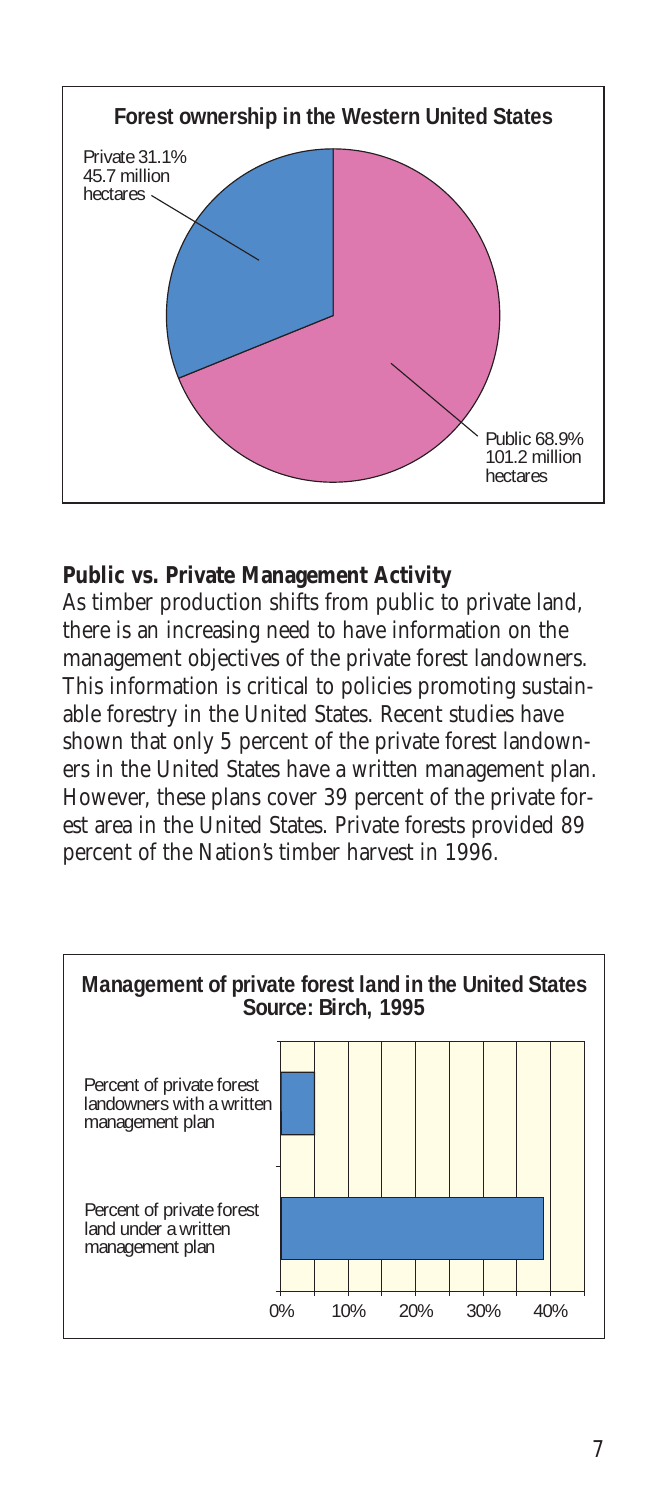# **Forest Composition**

#### **Forest Type and Stand Origin**

The forests of the United States are very diverse in composition and distribution—from the oak-hickory and maple-beech-birch forests that dominate the North to the expansive pine forests of the South to the majestic Douglas-fir and ponderosa pine forests of the West.

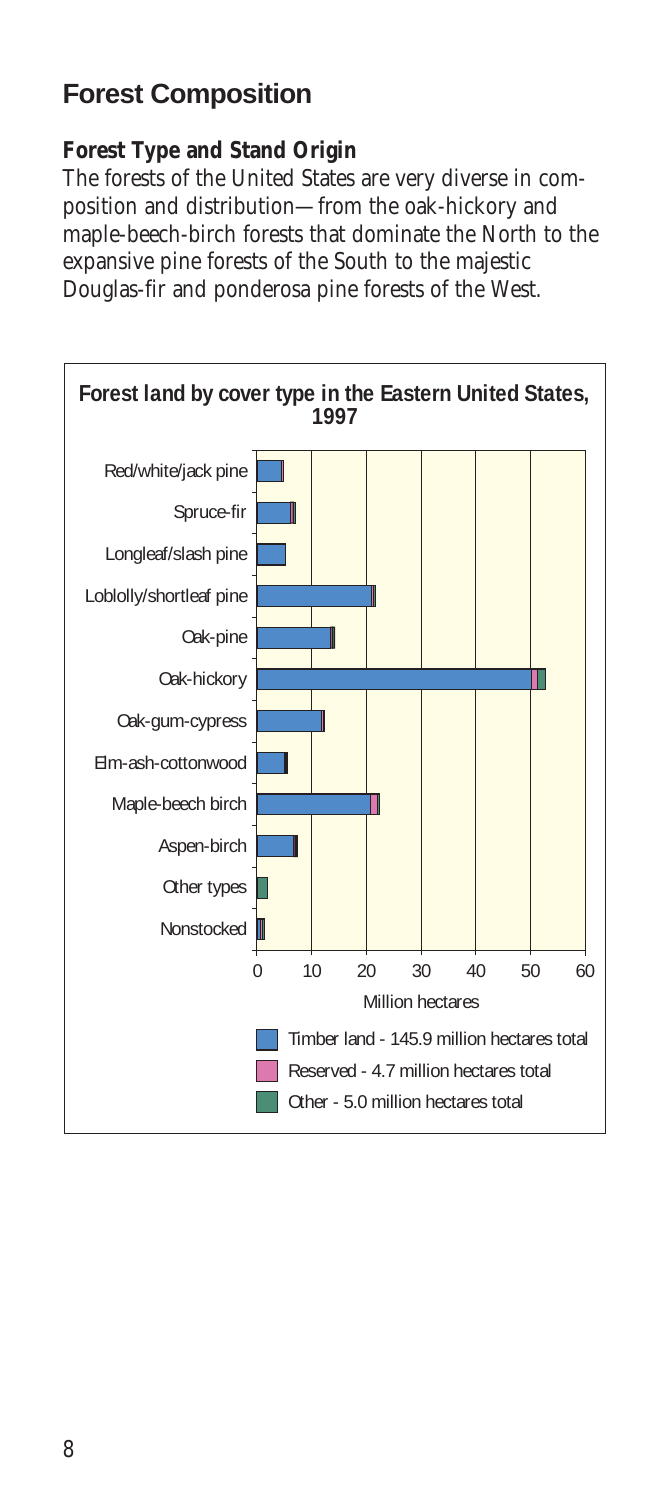

U.S. forests are predominantly natural stands of native species. Planted forest land is most common in the East and heavily comprised of planted stands of native pine in the South.

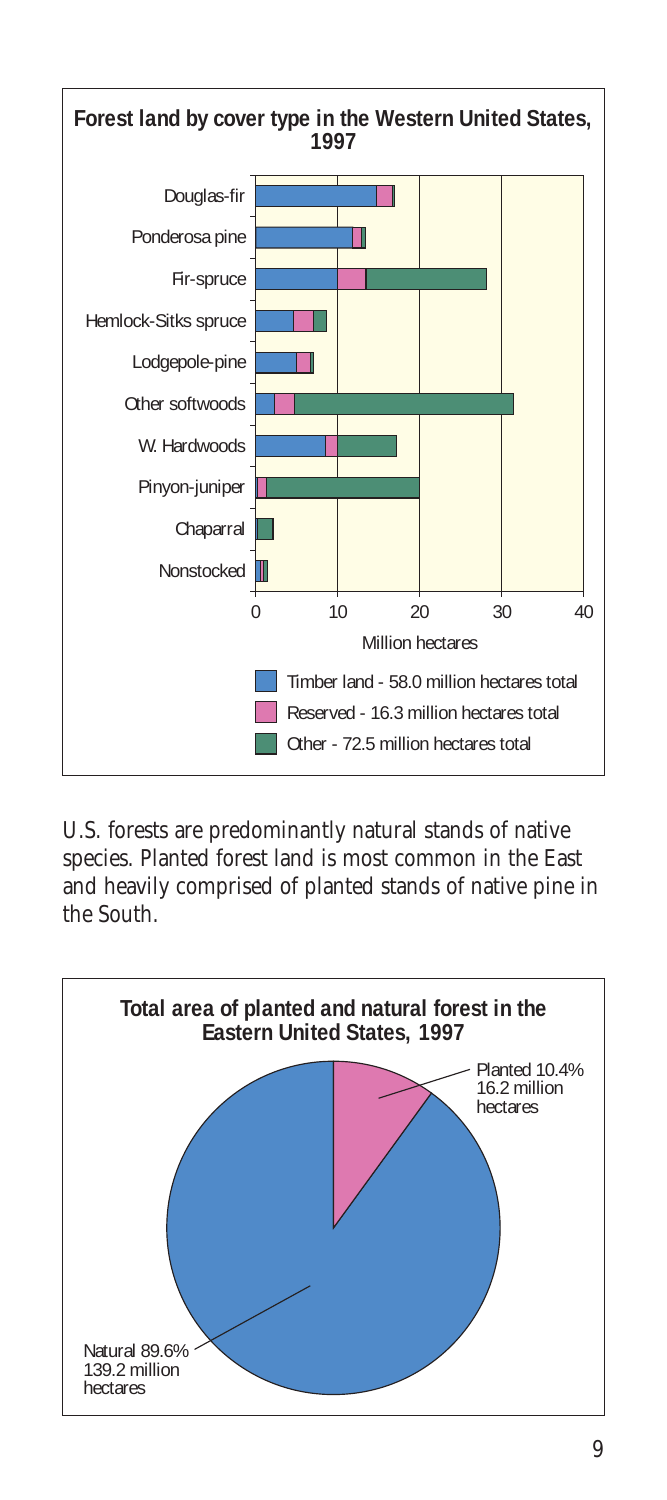

#### **Stand Age and Average Annual Harvest Area**

After intensive logging in the late 19th century and early to mid 20th century, 55 percent of the forests on the Nation' s timber land is less than 50 years old. Six percent of the Nation's timber land is more than 175 years old. *[Large areas of old forest are in designated reserves and are not depicted in the timber land graphic shown.*]

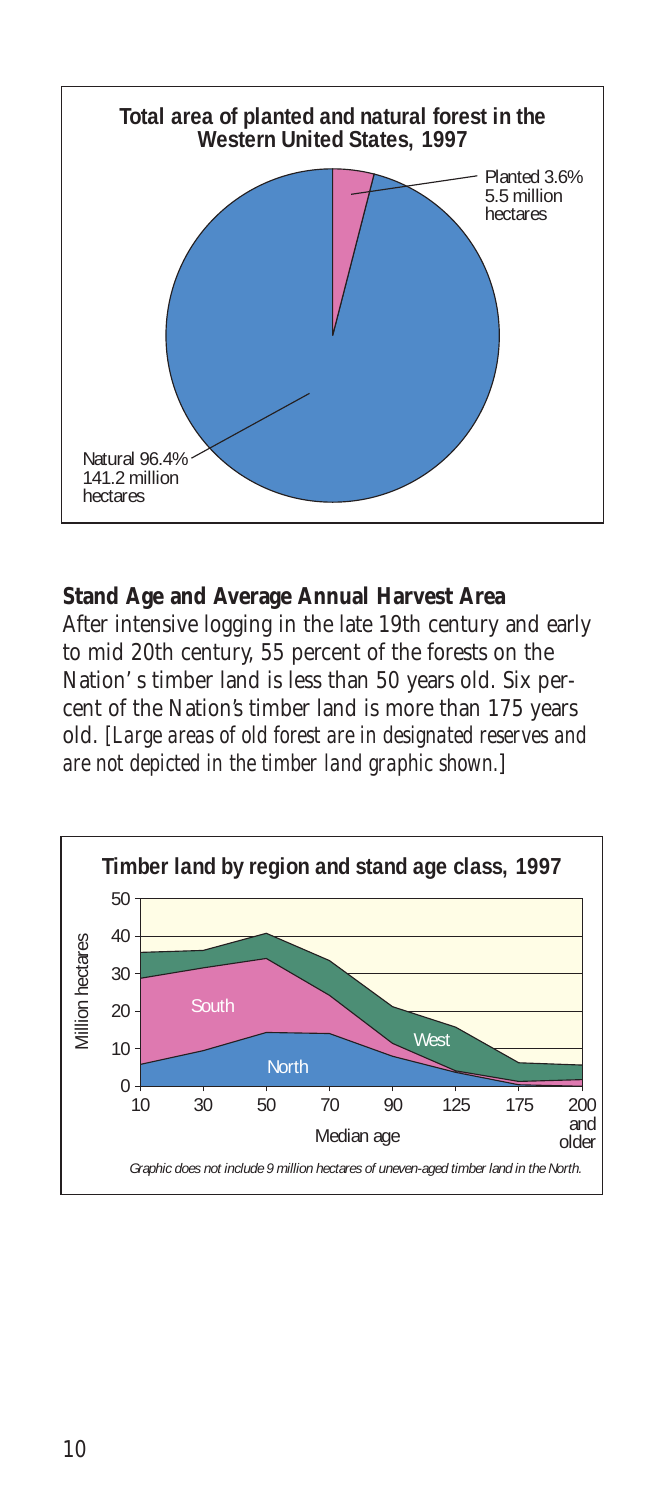### **Trends in Growing Stock Volume, Mortality, Growth, and Removals**

| group in the United States, 1953-1997<br>Volume |      |        |                      | Region |        |  |
|-------------------------------------------------|------|--------|----------------------|--------|--------|--|
| category                                        | Year | U.S.   | North                | South  | West   |  |
| <b>All species</b>                              |      |        | Million cubic meters |        |        |  |
| Inventory                                       | 1997 | 23,650 | 6,063                | 7,255  | 10,331 |  |
|                                                 | 1987 | 22,121 | 5,378                | 6,923  | 9,819  |  |
|                                                 | 1977 | 20,745 | 4,613                | 6,321  | 9,811  |  |
|                                                 | 1963 | 18,836 | 3,631                | 4,926  | 10,280 |  |
|                                                 | 1953 | 17,430 | 2,936                | 4,202  | 10,292 |  |
| Growth                                          | 1996 | 666    | 153                  | 303    | 210    |  |
|                                                 | 1986 | 641    | 156                  | 283    | 202    |  |
|                                                 | 1976 | 621    | 151                  | 320    | 149    |  |
|                                                 | 1962 | 473    | 125                  | 229    | 119    |  |
|                                                 | 1952 | 394    | 105                  | 189    | 99     |  |
| <b>Removals</b>                                 | 1996 | 453    | 78                   | 288    | 87     |  |
|                                                 | 1986 | 452    | 77                   | 232    | 143    |  |
|                                                 | 1976 | 402    | 71                   | 189    | 142    |  |
|                                                 | 1962 | 338    | 59                   | 156    | 123    |  |
|                                                 | 1952 | 336    | 60                   | 161    | 115    |  |
| <b>Mortality</b>                                | 1996 | 179    | 46                   | 63     | 70     |  |
|                                                 | 1986 | 131    | 35                   | 47     | 49     |  |
|                                                 | 1976 | 116    | 33                   | 36     | 47     |  |
|                                                 | 1962 | 123    | 27                   | 33     | 63     |  |
|                                                 | 1952 | 111    | 20                   | 28     | 63     |  |
| Softwoods                                       |      |        |                      |        |        |  |
| Inventory                                       | 1997 | 13,693 | 1,397                | 2,967  | 9,329  |  |
|                                                 | 1987 | 13,232 | 1,348                | 2,989  | 8,896  |  |
|                                                 | 1977 | 13,215 | 1,241                | 2,864  | 9,110  |  |
|                                                 | 1963 | 12,728 | 953                  | 2,125  | 9,651  |  |
|                                                 | 1953 | 12,220 | 766                  | 1,711  | 9,743  |  |
| Growth                                          | 1996 | 379    | 33                   | 167    | 179    |  |
|                                                 | 1986 | 368    | 36                   | 156    | 176    |  |
|                                                 | 1976 | 354    | 44                   | 179    | 131    |  |
|                                                 | 1962 | 272    | 34                   | 133    | 105    |  |
|                                                 | 1952 | 219    | 28                   | 103    | 88     |  |
| <b>Removals</b>                                 | 1996 | 285    | 19                   | 183    | 83     |  |
|                                                 | 1986 | 310    | 21                   | 150    | 139    |  |
|                                                 | 1976 | 283    | 20                   | 126    | 138    |  |
|                                                 | 1962 | 216    | 15                   | 80     | 121    |  |
|                                                 | 1952 | 220    | 18                   | 88     | 114    |  |
| <b>Mortality</b>                                | 1996 | 103    | 13                   | 29     | 60     |  |
|                                                 | 1986 | 79     | 10                   | 24     | 45     |  |
|                                                 | 1976 | 70     | 9                    | 18     | 43     |  |
|                                                 | 1962 | 78     | 8                    | 11     | 59     |  |
|                                                 | 1952 | 75     | 6                    | 9      | 60     |  |

### **Growing stock inventory, growth, removals, and mortality on timber land by region and species**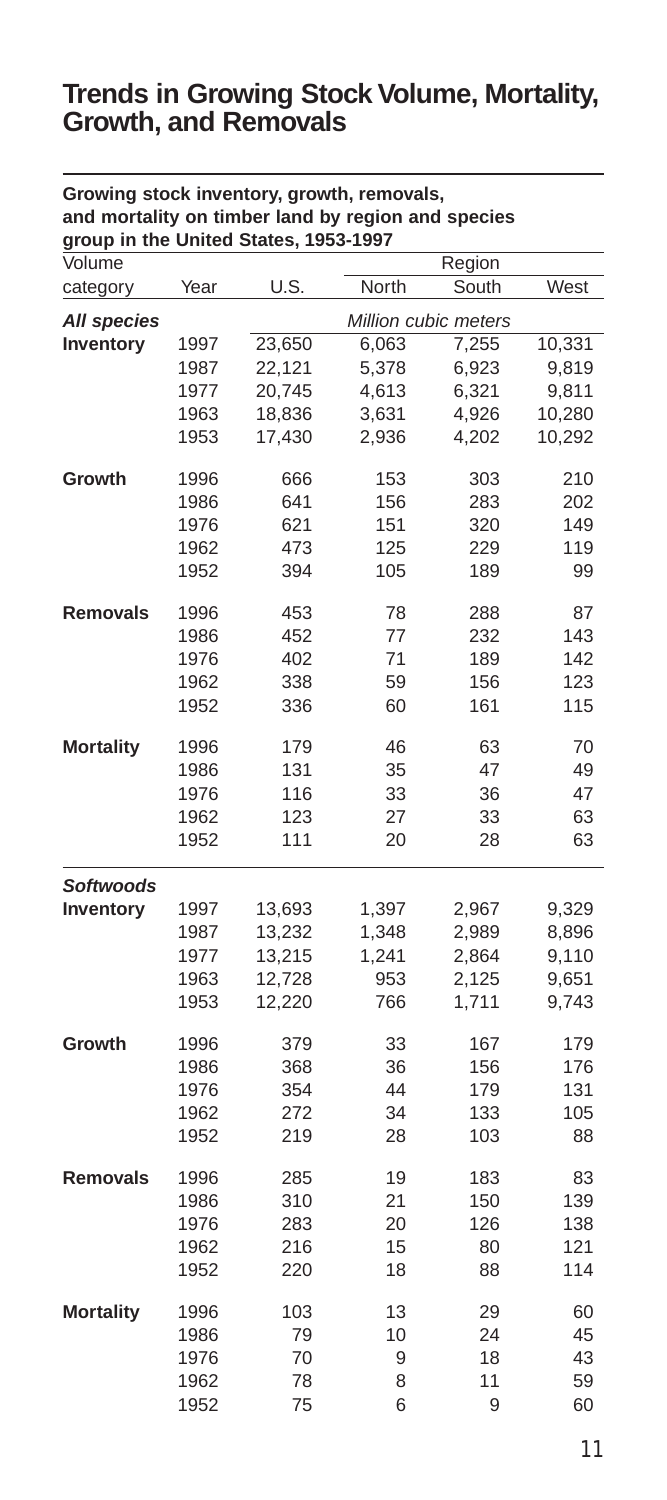| group in the United States, 1953-1997 (continued) |      |                      |              |       |       |
|---------------------------------------------------|------|----------------------|--------------|-------|-------|
| Volume                                            |      |                      | Region       |       |       |
| category                                          | Year | U.S.                 | <b>North</b> | South | West  |
| <b>Hardwoods</b>                                  |      | Million cubic meters |              |       |       |
| Inventory                                         | 1997 | 9,956                | 4.666        | 4.288 | 1,003 |
|                                                   | 1987 | 8,888                | 4,030        | 3,934 | 924   |
|                                                   | 1977 | 7,531                | 3,372        | 3,457 | 701   |
|                                                   | 1963 | 6,108                | 2,678        | 2,801 | 629   |
|                                                   | 1953 | 5,210                | 2,170        | 2,491 | 549   |
| Growth                                            | 1996 | 287                  | 120          | 136   | 31    |
|                                                   | 1986 | 272                  | 120          | 127   | 26    |
|                                                   | 1976 | 267                  | 107          | 142   | 18    |
|                                                   | 1962 | 201                  | 91           | 96    | 14    |
|                                                   | 1952 | 175                  | 78           | 86    | 11    |
| <b>Removals</b>                                   | 1996 | 169                  | 60           | 105   | 4     |
|                                                   | 1986 | 142                  | 56           | 82    | 4     |
|                                                   | 1976 | 119                  | 51           | 63    | 4     |
|                                                   | 1962 | 123                  | 44           | 77    | 2     |
|                                                   | 1952 | 116                  | 42           | 73    | 1     |
| <b>Mortality</b>                                  | 1996 | 76                   | 33           | 34    | 9     |
|                                                   | 1986 | 53                   | 25           | 24    | 4     |
|                                                   | 1976 | 46                   | 23           | 18    | 4     |
|                                                   | 1962 | 44                   | 18           | 22    | 4     |
|                                                   | 1952 | 35                   | 13           | 18    | 4     |
|                                                   |      |                      |              |       |       |

**Growing stock inventory, growth, removals, and mortality on timber land by region and species** 

#### **Growing Stock Volume**

Average growing stock volume per hectare on timber land continues to rise across the United States. The rate of increase has leveled off, partially due to recent increases in mortality.

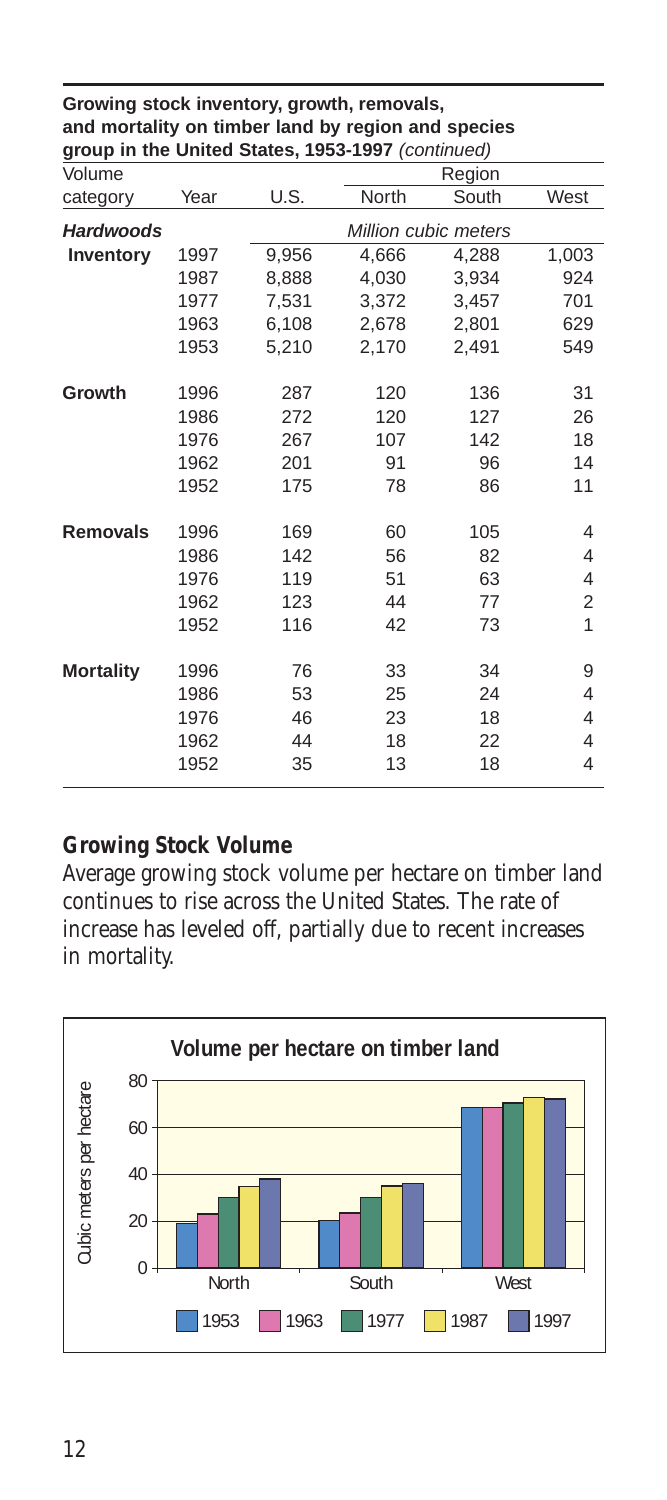The average volume, and thus number of trees, on timber land in the United States continues to increase in most diameter classes. A slight decline in the 12.7- to 33-centimeter class in the East is expected to stabilize as trees planted on millions of Conservation Reserve Program hectares in the South reach this size. The decline in the  $73+$  centimeter class on timber land in the West is, in part, due to setting aside timber land into legal reserves in the 1970's. Although they are not harvested, these setasides "remove" the trees from the timber land base. Recent increases in larger trees are due to policy shifts in the West that have curtailed harvesting of stands with larger trees.



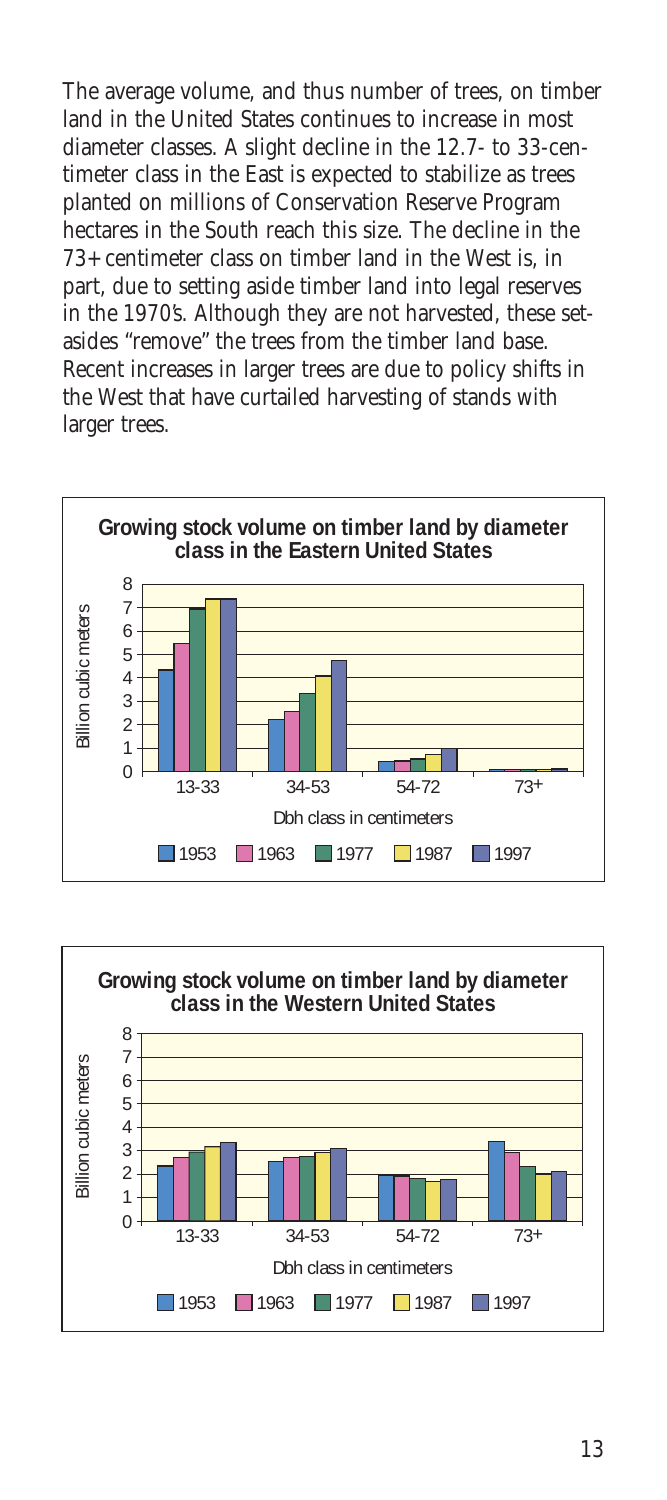#### **Tree Mortality**

Tree mortality relative to standing inventory has fluctuated over the years and is currently at the highest level in 50 years. However, while current rates are high, much of the increase may be due to local effects. It is difficult to discern if they are beyond the range of normal variability from a national perspective.



#### **Growing Stock Growth and Removals**

Over the past 50 years, growth has generally exceeded removals throughout the United States. While removal levels have leveled off in recent years, there has been a decided shift from public land in the West to private land in the East. In 1996, softwood removals in the South exceeded growth for the first time since 1952, when data were first reported.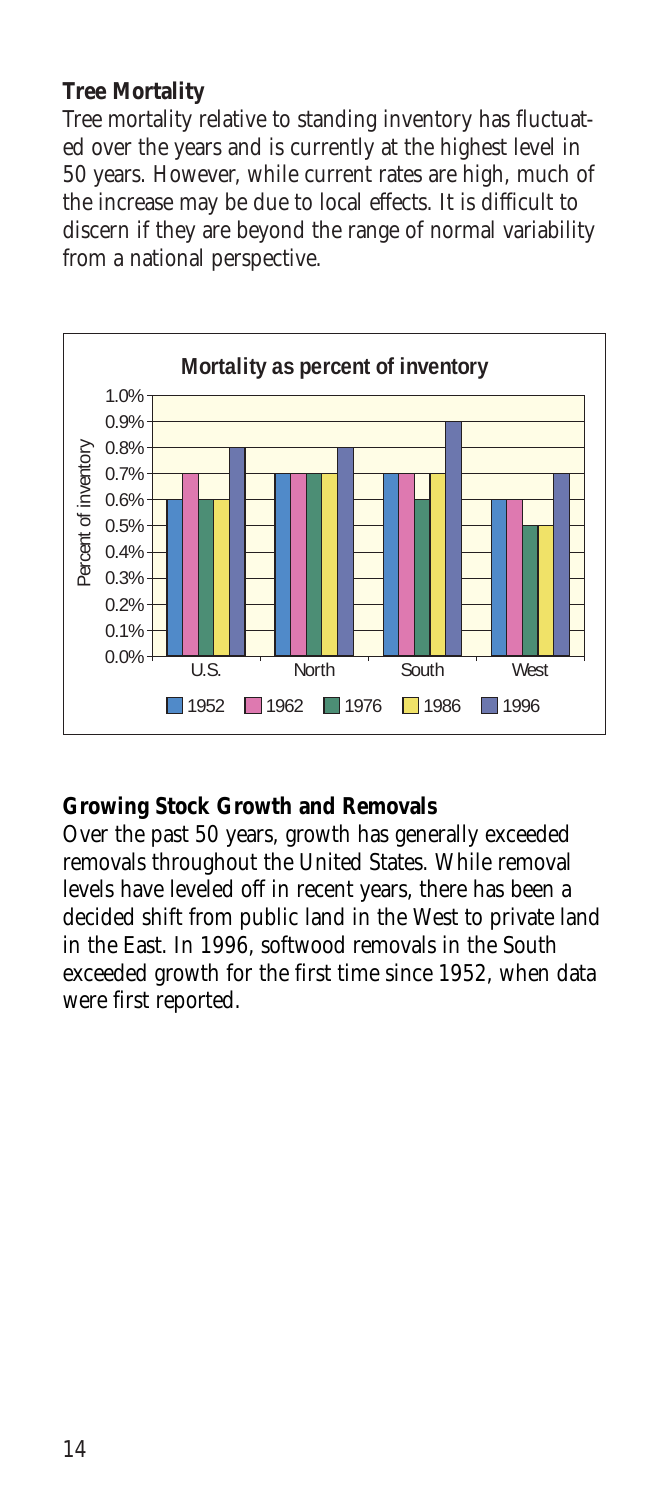

**Hardwood growing stock growth and removals by region** (million cubic meters)



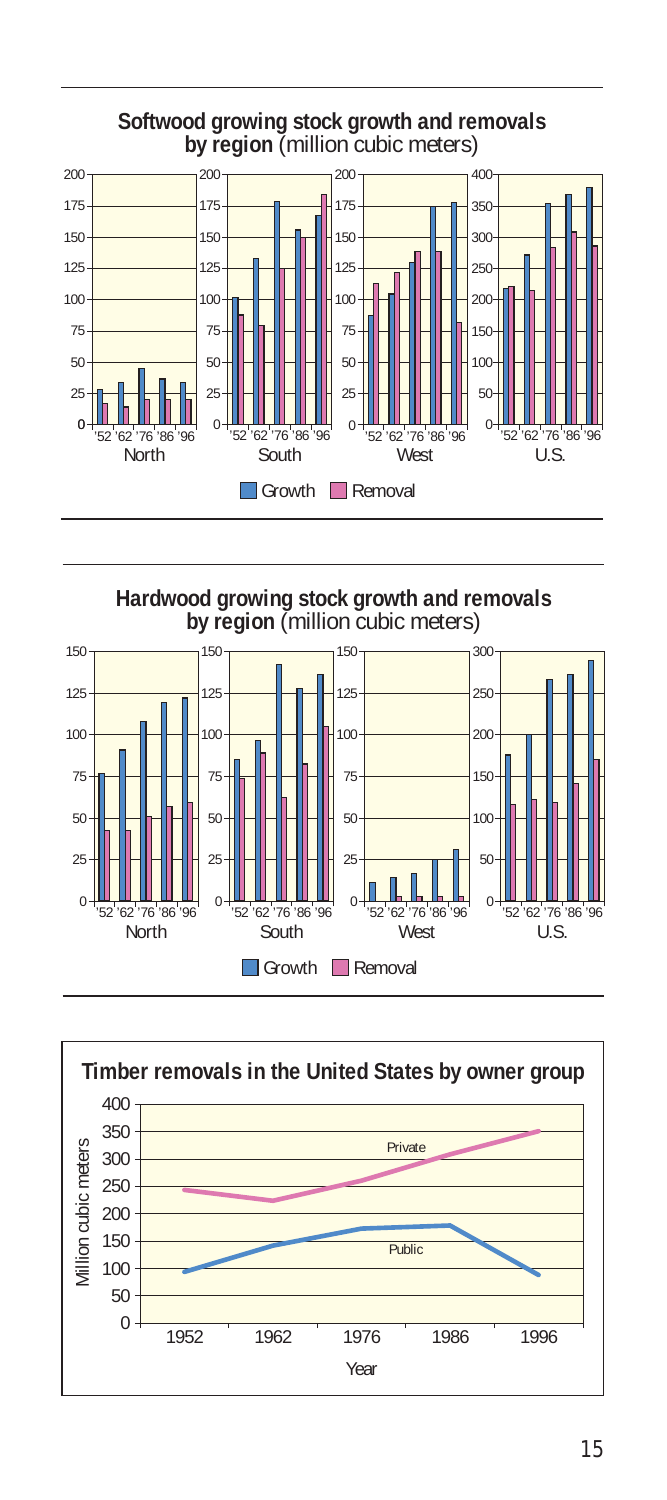

According to recent FIA State Reports, harvesting in the United States is approximately 62 percent selective felling and 38 percent clearfelling.

# **Tree Planting**

Forest planting in the United States currently averages about 1 million hectares per year. The most dominant planting is pine species in the South. Spikes in planting occurred in the South in the1950's, due to the Soil Bank Program, and in the 1980's, as a result of the Conservation Reserve Program, which saw planting of nearly 1.2 million hectares of nonforest land. Western planting has subsided in recent years, mirroring reduced harvesting in that region.

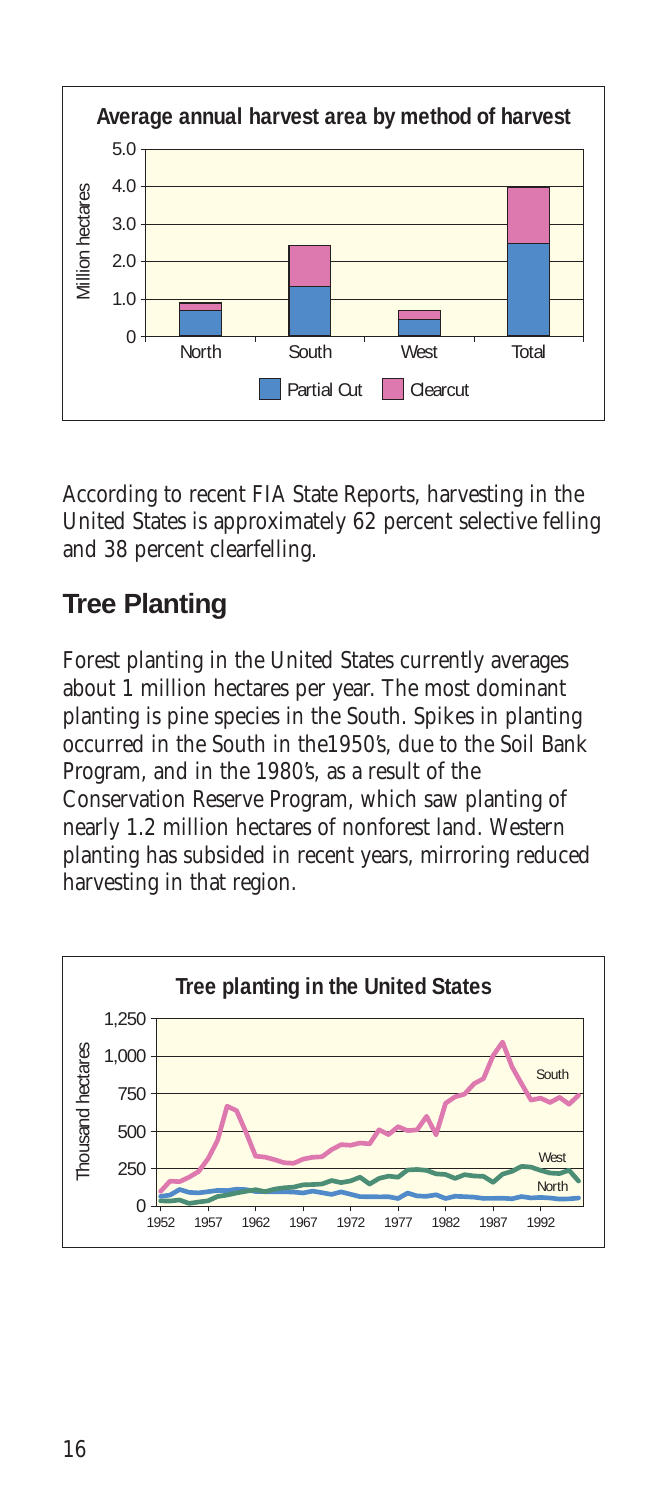# **Timber Products**

While most timber products harvested from U.S. forests have been increasing since 1976, the greatest gains have been in fiber for pulp and composite products. Much of this increase has been in hardwoods as new technologies improve utilization of these species.



### **Urban Influence on U.S. Forests**

Urban influences include—

- 1.Twenty-eight percent of the Nation's forests are located in counties with urban centers of greater than 20,000 persons.
- 2.Urban areas (cities, towns, or villages with at least 2,500 people) occupy 3.5 percent of the total land area in the United States.
- 3.Urban areas have an average tree cover of 27.1 percent.
- 4.As landscapes become fragmented and more urbanized, more forests will be managed by urban residents and institutions.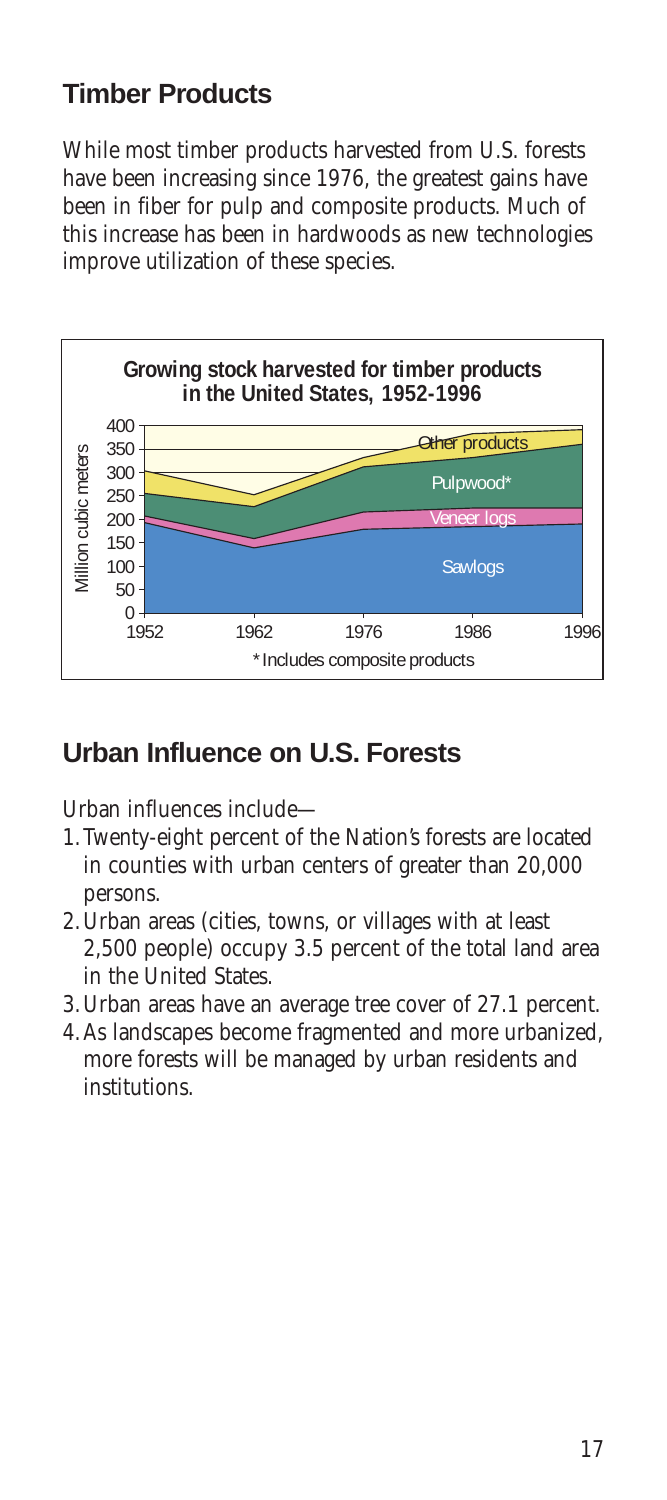

# **Further Information**

This brochure presents only some of the information available for the forest resource situation in the United States. For more information go to http://fia.fs.fed.us. and http://www.fs.fed.us/pl/rpa/list.htm.

# **Terms**

**Forest land—Land that is at least 10 percent stocked by** forest trees of any size, including land that formerly had tree cover and that will be naturally or artificially regenerated. The minimum area for classification of forest land is 0.5 hectare.

**Growing stock volume**—Live trees of commercial species meeting specified standards of quality and vigor. Cull trees are excluded. Includes only trees 12.7 centimeters in diameter or larger at 1.37 meters above ground. **Growth (Net Annual)**—The net increase in the volume of growing stock trees during a specified year.

Components include the increment in net volume of trees at the beginning of the specific year that survive to the end of the year, plus the net volume of trees reaching the minimum size class during the year, minus the volume of trees that died during the year, and minus the net volume of trees that became cull trees during the year.

**Hardwood**—A dicotyledonous tree, usually broad-leaved and deciduous.

**Logging residues**—The unused portions of growingstock trees cut or killed by logging and left in the woods.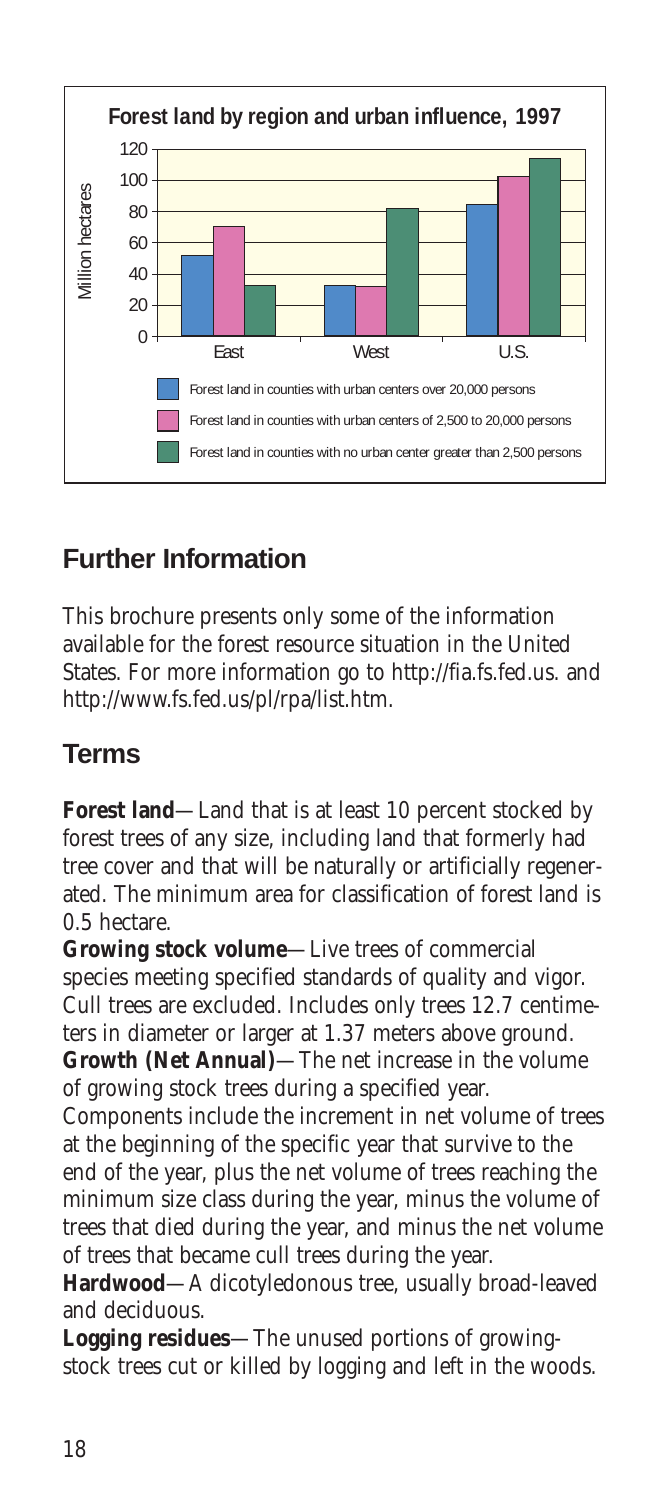**Mortality**—The volume of sound wood in growing stock trees that died from natural causes during a specified year.

**National forest**—An ownership class of Federal lands, designated by Executive Order or statute as a national forest or purchase unit, under the administration of the Forest Service.

**Other Federal**—An ownership class of Federal lands other than those administered by the Forest Service. Primarily lands owned by the Bureau of Land Management, National Park Service, U.S. Fish and

Wildlife Service, and the Departments of Energy and Defense.

**Other forest land**—Forest land other than timber land and productive reserved forest land. It includes available and reserved forest land, which is incapable of annually producing 1.4 cubic meters per hectare of industrial wood under natural conditions because of adverse site conditions, such as sterile soils, dry climate, poor drainage, high elevation, steepness, or rockiness.

**Other removals**—Unutilized wood volume from cut or otherwise killed growing stock, from cultural operations such as precommercial thinnings, or from timber land clearing.

**Removals**—The net volume of growing stock trees removed from the inventory during a specified year by harvesting; cultural operations, such as timber stand improvement; or land clearing.

**Reserved forest land**—Forest land withdrawn from timber utilization through statute, administrative regulation, or designation.

**Roundwood products**—Logs, bolts, and other round timber generated from harvesting trees for industrial or consumer use.

**Softwood**—A coniferous tree, usually evergreen, having needles or scale-like leaves.

**Timber land**—Forest land that is capable of producing crops of industrial wood and not withdrawn from timber utilization by statute or administrative regulation. (Note: Areas qualifying as timber land are capable of producing in excess of 1.4 cubic meters per hectare per year of industrial wood in natural stands.)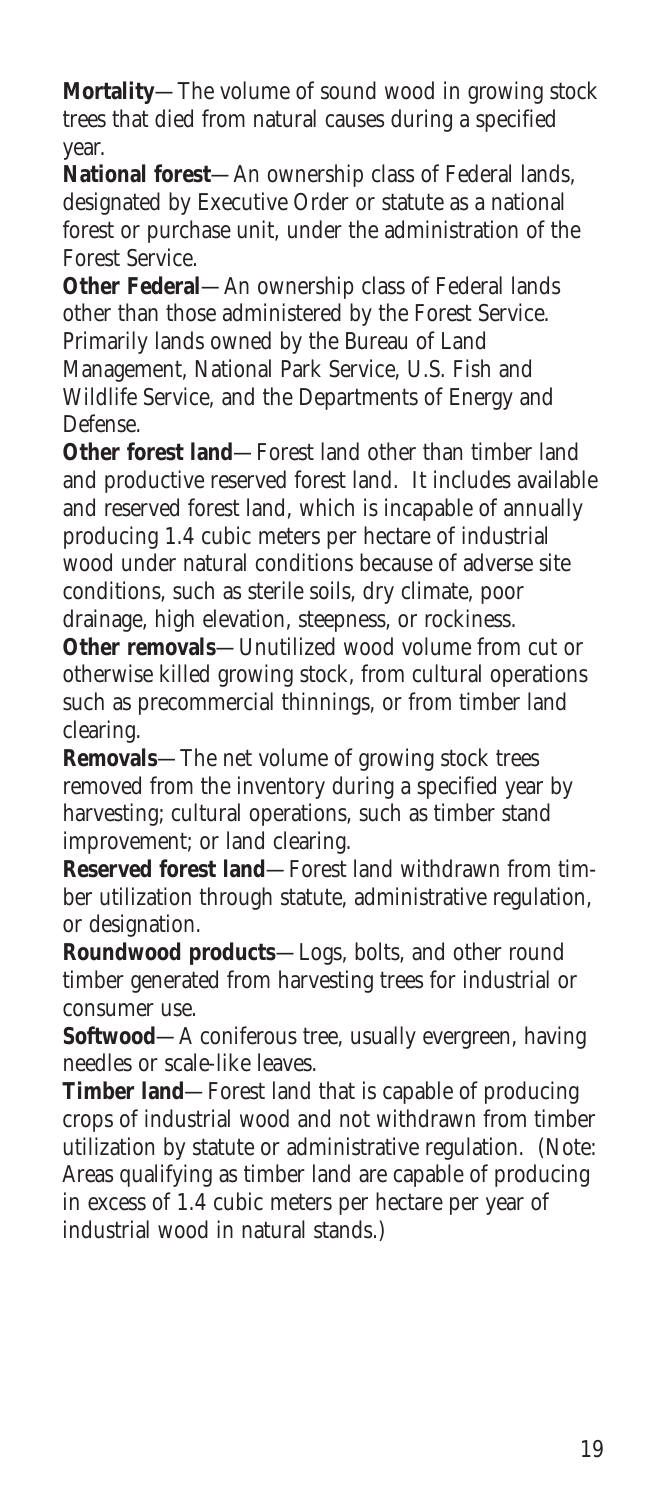### **References**

Birch, Thomas W., Lewis, D.G., and Kaiser, H. 1982. The private forest-land owners of the United States. Resource Bulletin. WO-1. Washington, DC: USDA Forest Service. 64 p.

Brooks, David J. 1993. U.S. forest in a global context. Gen. Tech. Rep. RM-228. Fort Collins, CO: USDA Forest Service, Rocky Mountain Forest and Range Experiment Station. 24 p.

Dwyer, John F., et al. 2000. Assessing our Nation's urban forests: Connecting people with ecosystems in the 21st century. Draft report to be published as a General Technical Report. Portland, OR: USDA Forest Service, Pacific Northwest Experiment Station.

Kellogg, R.S. 1909. The timber supply of the United States. Forest Resource Circular No. 166. Washington, DC: USDA Forest Service. 24p.

Smith, W. Brad; Vissage, John; Sheffield, Raymond; Darr, David. 2001. Forest Statistics of the United States, 1997. General Technical Report in prep. St. Paul, MN: USDA Forest Service North Central Forest Experiment Station.

USDA Forest Service. 1958. Timber resource for America's future. Forest Resource Report No. 14. Washington, DC: USDA Forest Service. 713p.

USDA Forest Service. 1965. Timber trends in the United States. Forest Resource Report No. 17. Washington, DC: USDA Forest Service. 235p.

USDA Forest Service. 1982. Analysis of the timber situation in the United States, 1952-2030. Forest Resources Report No. 23. Washington, DC: USDA Forest Service. 499 p.

USDA Forest Service. 2001. U.S. Forest Facts and Historical Trends. FS-696. Washington, DC: USDA Forest Service. 18 p.

U.S. Bureau of the Census. 1991. Statistical Abstract of the United States (11th edition). Washington, DC: U.S. Department of Commerce.

U.S. Congress. 1941. Forest Lands of the United States, Report of the Joint Committee on Forestry (Clapp Report). 77th Congress, 1st Session, Document No. 32, March 1941.

Waddell, Karen L.; Oswald, Daniel D.; Powell, Douglas S. 1989. Forest statistics of the United States, 1987. Resource Bulletin. PNW-RB-168. Portland, OR: USDA Forest Service Pacific Northwest Research Station. 106 p.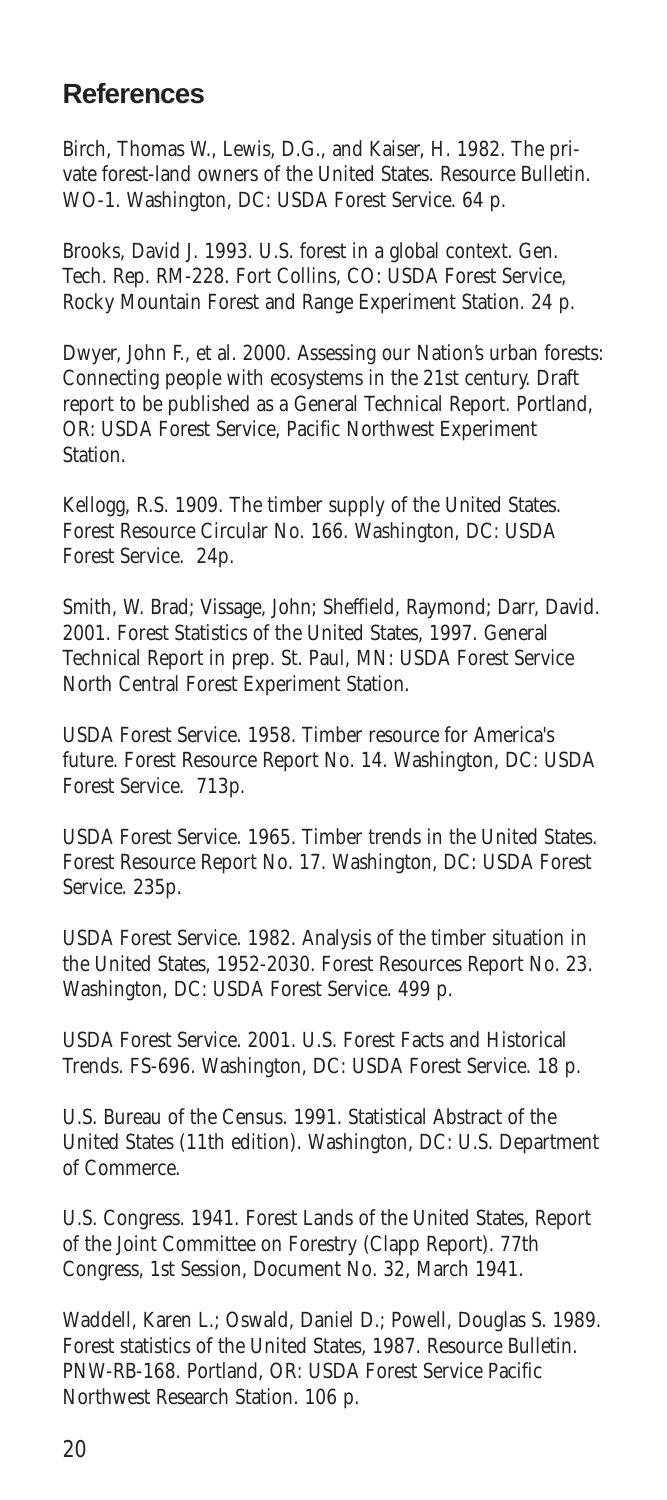The U.S. Department of Agriculture (USDA) prohibits discrimination in all its programs and activities on the basis of race, color, national origin, sex, religion, age, disability, political beliefs, sexual orientation, and marital or family status. (Not all prohibited bases apply to all programs.) Persons with disabilities who require alternative means for communication of program information (Braille, large print, audiotape, etc.) should contact USDA's TARGET Center at (202) 720-2600 (voice and TDD).

To file a complaint of discrimination, write USDA, Director, Office of Civil Rights, Room 326-W, Whitten Building, 1400 Independence Avenue, SW, Washington, DC 20250-9410 or call (202) 720-5964 (voice and TDD). USDA is an equal opportunity provider and employer.